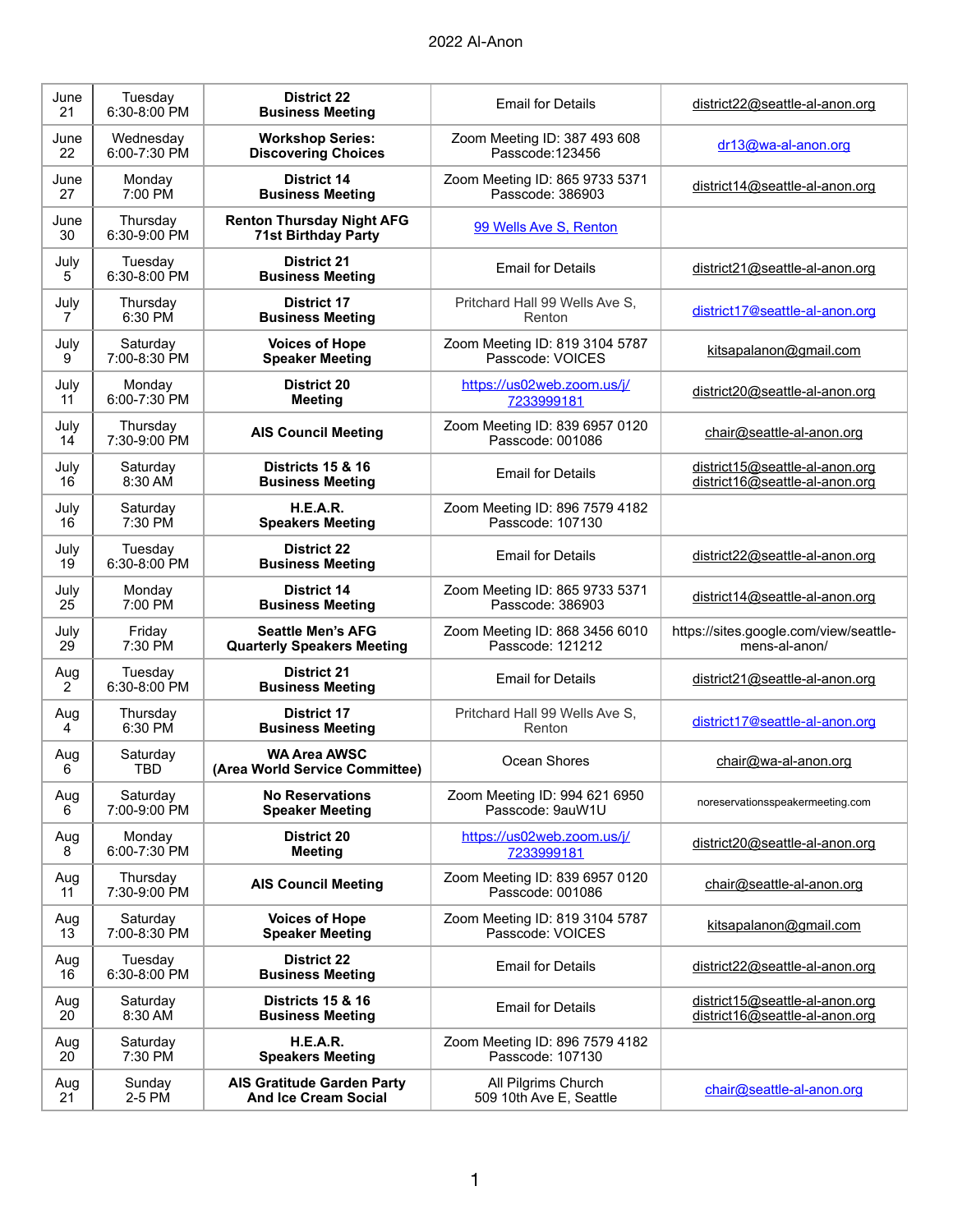| Aug              | Monday                   | <b>District 14</b>                            | Zoom Meeting ID: 865 9733 5371                     | district14@seattle-al-anon.org         |
|------------------|--------------------------|-----------------------------------------------|----------------------------------------------------|----------------------------------------|
| 22               | 7:00 PM                  | <b>Business Meeting</b>                       | Passcode: 386903                                   |                                        |
| Sept             | Thursday                 | <b>District 17</b>                            | Pritchard Hall 99 Wells Ave S,                     | district17@seattle-al-anon.org         |
| 1                | 6:30 PM                  | <b>Business Meeting</b>                       | Renton                                             |                                        |
| Sept             | Saturday                 | <b>No Reservations</b>                        | Zoom Meeting ID: 994 621 6950                      | noreservationsspeakermeeting.com       |
| 3                | 7:00-9:00 PM             | <b>Speaker Meeting</b>                        | Passcode: 9auW1U                                   |                                        |
| Sept<br>6        | Tuesday<br>6:30-8:00 PM  | <b>District 21</b><br><b>Business Meeting</b> | <b>Email for Details</b>                           | district21@seattle-al-anon.org         |
| Sept<br>8        | Thursday<br>7:30-9:00 PM | <b>AIS Council Meeting</b>                    | Zoom Meeting ID: 839 6957 0120<br>Passcode: 001086 | chair@seattle-al-anon.org              |
| Sept<br>10       | Saturday<br>2:00-4:00 PM | <b>AIS Board Meeting</b>                      | Zoom Meeting ID: 817 2302 4355<br>Passcode: 348896 | chair@seattle-al-anon.org              |
| Sept             | Saturday                 | <b>Voices of Hope</b>                         | Zoom Meeting ID: 819 3104 5787                     | kitsapalanon@gmail.com                 |
| 10               | 7:00-8:30 PM             | <b>Speaker Meeting</b>                        | Passcode: VOICES                                   |                                        |
| Sept             | Monday                   | <b>District 20</b>                            | https://us02web.zoom.us/j/                         | district20@seattle-al-anon.org         |
| 12               | 6:00-7:30 PM             | <b>Meeting</b>                                | 7233999181                                         |                                        |
| Sept             | Saturday                 | <b>Districts 15 &amp; 16</b>                  | <b>Email for Details</b>                           | district15@seattle-al-anon.org         |
| 17               | 8:30 AM                  | <b>Business Meeting</b>                       |                                                    | district16@seattle-al-anon.org         |
| Sept             | Saturday                 | H.E.A.R.                                      | Zoom Meeting ID: 896 7579 4182                     |                                        |
| 17               | 7:30 PM                  | <b>Speakers Meeting</b>                       | Passcode: 107130                                   |                                        |
| Sept<br>20       | Tuesday<br>6:30-8:00 PM  | <b>District 22</b><br><b>Business Meeting</b> | <b>Email for Details</b>                           | district22@seattle-al-anon.org         |
| Sept             | Monday                   | <b>District 14</b>                            | Zoom Meeting ID: 865 9733 5371                     | district14@seattle-al-anon.org         |
| 26               | 7:00 PM                  | <b>Business Meeting</b>                       | Passcode: 386903                                   |                                        |
| Sept<br>$30 - 2$ | Weekend                  | <b>WA Area</b><br><b>Fall Assembly</b>        | <b>TBD</b>                                         | chair@wa-al-anon.org                   |
| Sept             | Friday                   | <b>Seattle Men's AFG</b>                      | Zoom Meeting ID: 868 3456 6010                     | https://sites.google.com/view/seattle- |
| 30               | 7:30 PM                  | <b>Quarterly Speakers Meeting</b>             | Passcode: 121212                                   | mens-al-anon/                          |
| Oct              | Saturday                 | <b>No Reservations</b>                        | Zoom Meeting ID: 994 621 6950                      | noreservationsspeakermeeting.com       |
| 1                | 7:00-9:00 PM             | <b>Speaker Meeting</b>                        | Passcode: 9auW1U                                   |                                        |
| Oct<br>4         | Tuesday<br>6:30-8:00 PM  | <b>District 21</b><br><b>Business Meeting</b> | <b>Email for Details</b>                           | district21@seattle-al-anon.org         |
| Oct              | Thursday                 | <b>District 17</b>                            | Pritchard Hall 99 Wells Ave S,                     | district17@seattle-al-anon.org         |
| 6                | 6:30 PM                  | <b>Business Meeting</b>                       | Renton                                             |                                        |
| Oct              | Saturday                 | <b>Voices of Hope</b>                         | Zoom Meeting ID: 819 3104 5787                     | kitsapalanon@gmail.com                 |
| 8                | 7:00-8:30 PM             | <b>Speaker Meeting</b>                        | Passcode: VOICES                                   |                                        |
| Oct              | Monday                   | <b>District 20</b>                            | https://us02web.zoom.us/j/                         | district20@seattle-al-anon.org         |
| 10               | 6:00-7:30 PM             | <b>Meeting</b>                                | 7233999181                                         |                                        |
| Oct<br>13        | Thursday<br>7:30-9:00 PM | <b>AIS Council Meeting</b>                    | Zoom Meeting ID: 839 6957 0120<br>Passcode: 001086 | chair@seattle-al-anon.org              |
| Oct              | Saturday                 | <b>Districts 15 &amp; 16</b>                  | <b>Email for Details</b>                           | district15@seattle-al-anon.org         |
| 15               | 8:30 AM                  | <b>Business Meeting</b>                       |                                                    | district16@seattle-al-anon.org         |
| Oct              | Saturday                 | H.E.A.R.                                      | Zoom Meeting ID: 896 7579 4182                     |                                        |
| 15               | 7:30 PM                  | <b>Speakers Meeting</b>                       | Passcode: 107130                                   |                                        |
| Oct<br>18        | Tuesday<br>6:30-8:00 PM  | <b>District 22</b><br><b>Business Meeting</b> | <b>Email for Details</b>                           | district22@seattle-al-anon.org         |
| Oct<br>$21 - 22$ | Fri-Sat                  | <b>WA Area Speaker Convention</b>             | South Puget Sound<br><b>Community College</b>      | waspeakers2022@gmail.com               |
| Oct              | Monday                   | <b>District 14</b>                            | Zoom Meeting ID: 865 9733 5371                     | district14@seattle-al-anon.org         |
| 24               | 7:00 PM                  | <b>Business Meeting</b>                       | Passcode: 386903                                   |                                        |